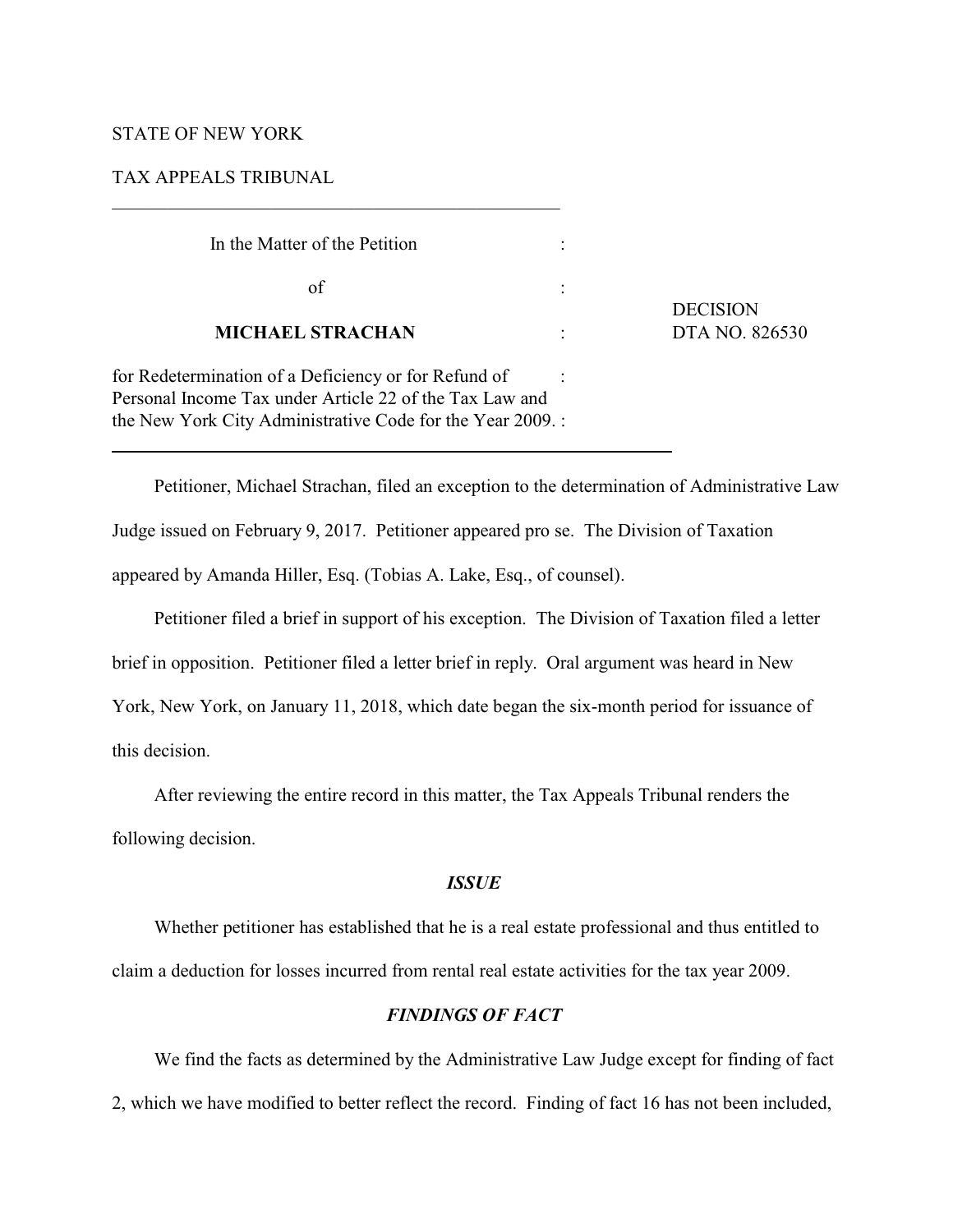as it dealt with the Administrative Law Judge's treatment of petitioner's proposed findings of fact. As so modified, the Administrative Law Judge's findings of fact are set forth below.

1. Petitioner, Michael Strachan, is a New York resident and filed a New York personal income tax return (form IT-201) for the year 2009. Petitioner's form IT-201 reflects a federal adjusted gross income of \$243,644.00 and a New York State adjusted gross income of \$236,727.00.

2. Attached to his form IT-201 for the year 2009 was form schedule E, wherein petitioner claimed a loss of \$73,769.00 incurred in connection with rental real estate activities. The Division of Taxation (Division) conducted an audit to determine whether petitioner qualified as a real estate professional and was therefore entitled to claim deductions in excess of income attributable to his real estate activities.

3. By letter dated October 15, 2012, the Division requested that petitioner provide documentation demonstrating that he qualified as a real estate professional. This letter requested information concerning petitioner's occupation, such as: a description of his occupation that was unrelated to his real estate rental activities, the total number of hours worked in that occupation during the tax year, the physical addresses of all rental properties listed on federal schedule E and the number of rental units in each property, the dates that all units were rented and the name of the property manager. Additionally, the Division requested a list of services performed and hours attributable to those services, such as: appointment books, calendars or narrative summaries to support hours claimed, any other records to support the hours attributable to the rental activities and a copy of form 8582, passive activity loss limitations, if such form was filed with the Internal Revenue Service (IRS).

-2-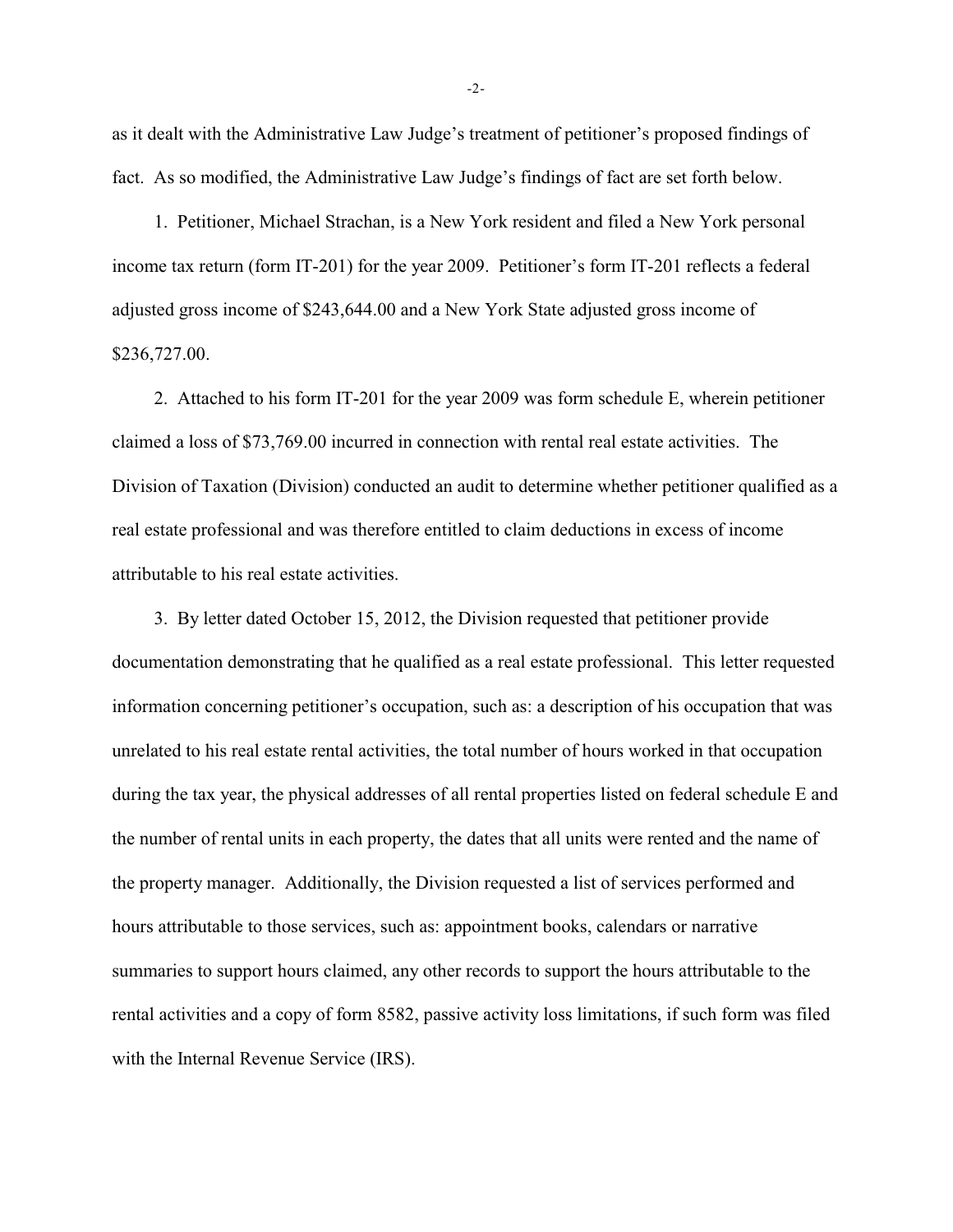4. Petitioner submitted the following to the Division on audit: a letter dated October 20, 2012, which stated that petitioner was the lead architect for a company called OMG BI (Omnicom Media Group or OMG).<sup>1</sup> The letter set forth that petitioner worked 37.5 hours per week, for a total of 1,950 hours, which included his vacation time. Petitioner stated that he performed real estate activities such as tenant interviews and service appointments during hours spent working for OMG. Through his employment at OMG, petitioner was responsible for seven employees who reported directly to him, and these seven employees also had OMG employees who reported to them, and as a result, petitioner claimed that he had a lot of free time to do other things during his full-time work schedule at OMG.

5. Petitioner provided a second letter to the Division, also dated October 20, 2012, that stated that none of petitioner's rental properties had a property manager. Petitioner argues that he was solely responsible for all management and repair work. Petitioner's response stated that the only property for which he kept a detailed work log was for the 665 Pennsylvania Avenue, Brooklyn, property because this property required most of his time due to its size. Attached to this letter were work logs in the form of Microsoft Excel spreadsheets that petitioner claims reflected the amount of time that he spent doing work to his various properties.

6. The work logs submitted by petitioner consist of five spreadsheets, each with the address of one of petitioner's five rental properties listed at the top of the page. These work logs state the number of hours worked at each location as follows:

| Property location in Brooklyn | Hours worked for 2009 |
|-------------------------------|-----------------------|
| 665 Pennsylvania Avenue       | 2,089                 |

-3-

 $<sup>1</sup>$  Petitioner testified that he was director of global business intelligence at OMG.</sup>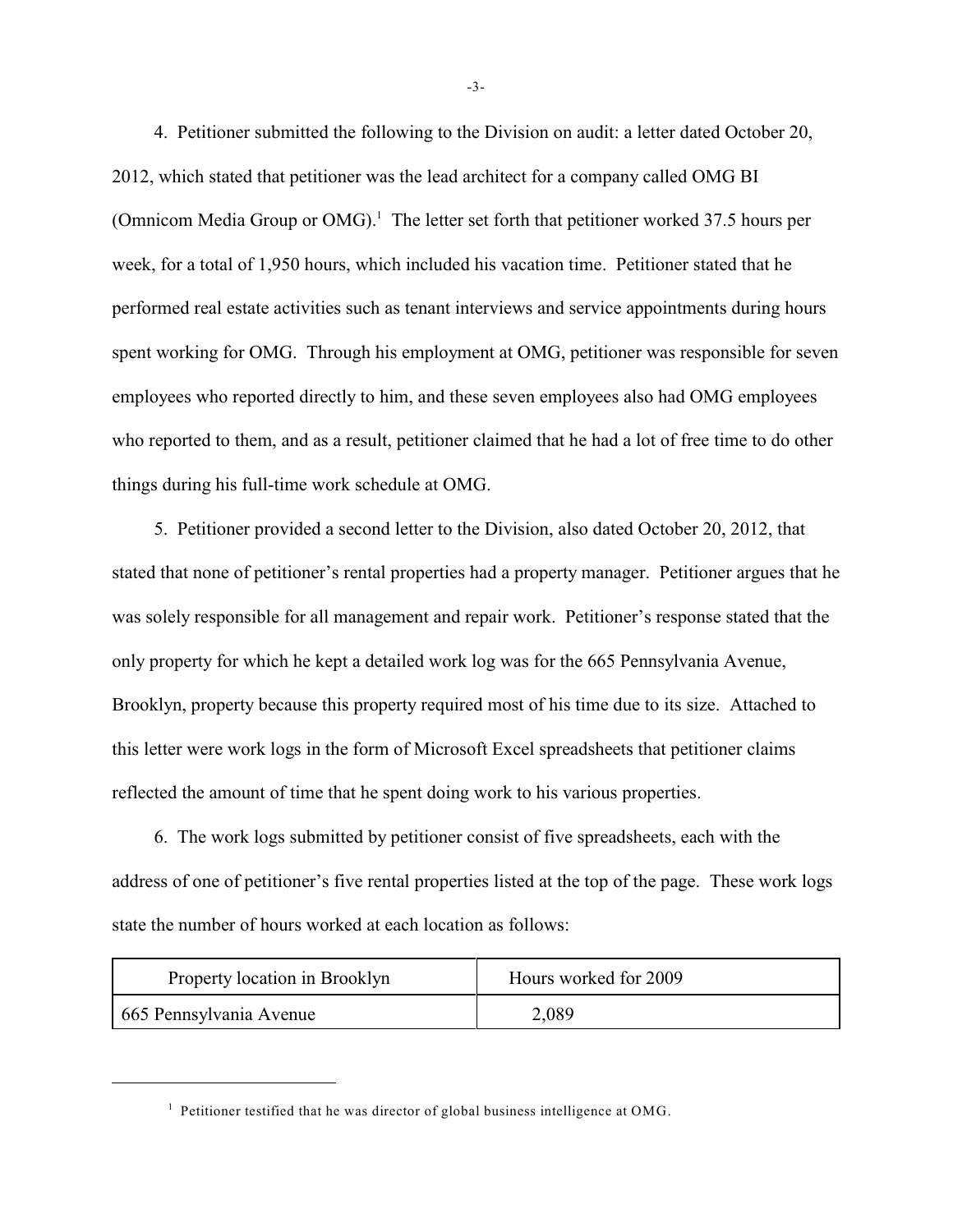| 970 East $32nd$ Street           | 95                    |
|----------------------------------|-----------------------|
| 1386 East $37th$ Street          | 86                    |
| Property location in Orlando, FL | Hours worked for 2009 |
| 8074 Old Grove Road              |                       |
| 6595 Grosvenor Lane              |                       |

7. After reviewing the documentation provided, the Division denied the claimed deductions in excess of rental income and issued a statement of proposed audit changes to petitioner, dated January 23, 2013, for tax in the amount of \$9,056.63 plus interest, which explained that rental real estate activities are generally passive activities and losses therefrom are not permitted to offset nonpassive income. This statement of proposed audit changes stated that in order for rental real estate losses to offset nonpassive income, a taxpayer must either be a real estate professional or have a modified adjusted gross income of less than \$150,000.00. As set forth in finding of fact 1, petitioner's modified adjusted gross income exceeded \$150,000.00. Thus, petitioner must establish that he was a real estate professional in order to claim the deductions.

8. The statement of proposed audit changes set forth the requirements to be considered a real estate professional, and it specifically addressed the documents reviewed and the Division's reasons for concluding that petitioner failed to establish that he was a real estate professional, in pertinent part, as follows:

"1. More than half of your personal services must be in real property businesses.

2. You must work more than 750 hours annually in real property businesses. Additionally, you must materially participate in EACH separate rental real estate activity unless a written election was filed with the ORIGINAL RETURN to treat all real estate rentals as one single activity.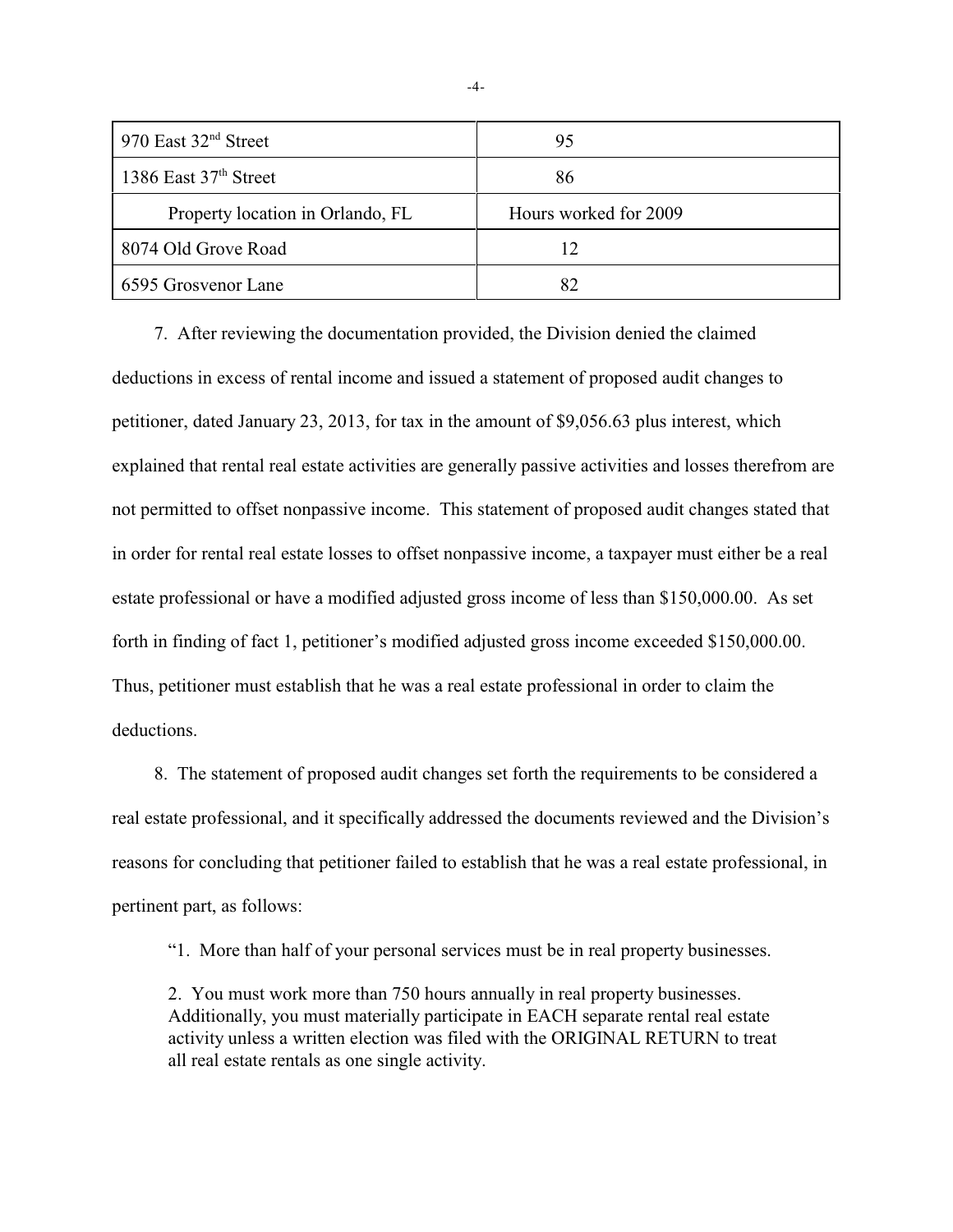You stated in your reply that you worked at OMG BI as a lead architect for 1,725 hours, if vacation time is not included. You also stated that you interviewed tenants and made service appointments while working at OMG BI. The hours you spent interviewing tenants and making service appointments while working at OMG BI cannot be claimed.

In our inquiry letter, we requested you provide the dates each rental unit in each property was rented. You stated that all units were rented 100% of the time or vacant during tenant transition. We need to know the actual dates each unit was rented.

You provided a summary of hours worked on each rental property; however, there is not enough detail in the summary to determine if the hours are allowable. Therefore, we need a more detailed time log of the activities that you performed for each rental property. An acceptable time log would include an entry for each day and it would include the date you performed the activity, a description of the activity and the amount of time spent on the activity. You are required to provide proof of the activities performed and hours attributable to those activities as indicated in federal regulation  $1.469-5T(f)(4)$ .

Please note that the following hours are not allowed to be claimed:

- travel time (analogous to personal commute)
- work which may have been performed by a contractor or other person
- renovation time if the property was not leased at that time

In order to determine if you meet the real estate professional tests for 2009, we must compare the amount of time you spent on your main job to the amount of time you spent on your rental properties. Since we are unable to determine the amount of time you spent on your rental properties, we are unable to determine if you meet the real estate professional tests. Additionally, you must also materially participate in each separate rental property."

9. By letter dated February 3, 2013, petitioner provided additional documentation,

consisting of 55 pages, in response to the statement of proposed audit changes. This response contained more detailed information regarding the properties than the initial response provided

by petitioner in October of 2012 to the Division's request for information. The last 16 pages of

this exhibit reflect the year-end summary of transactions for card member "Michael F. Strachan"

from "Blue from American Express/January 1, 2009 to December 31, 2009." Petitioner refers to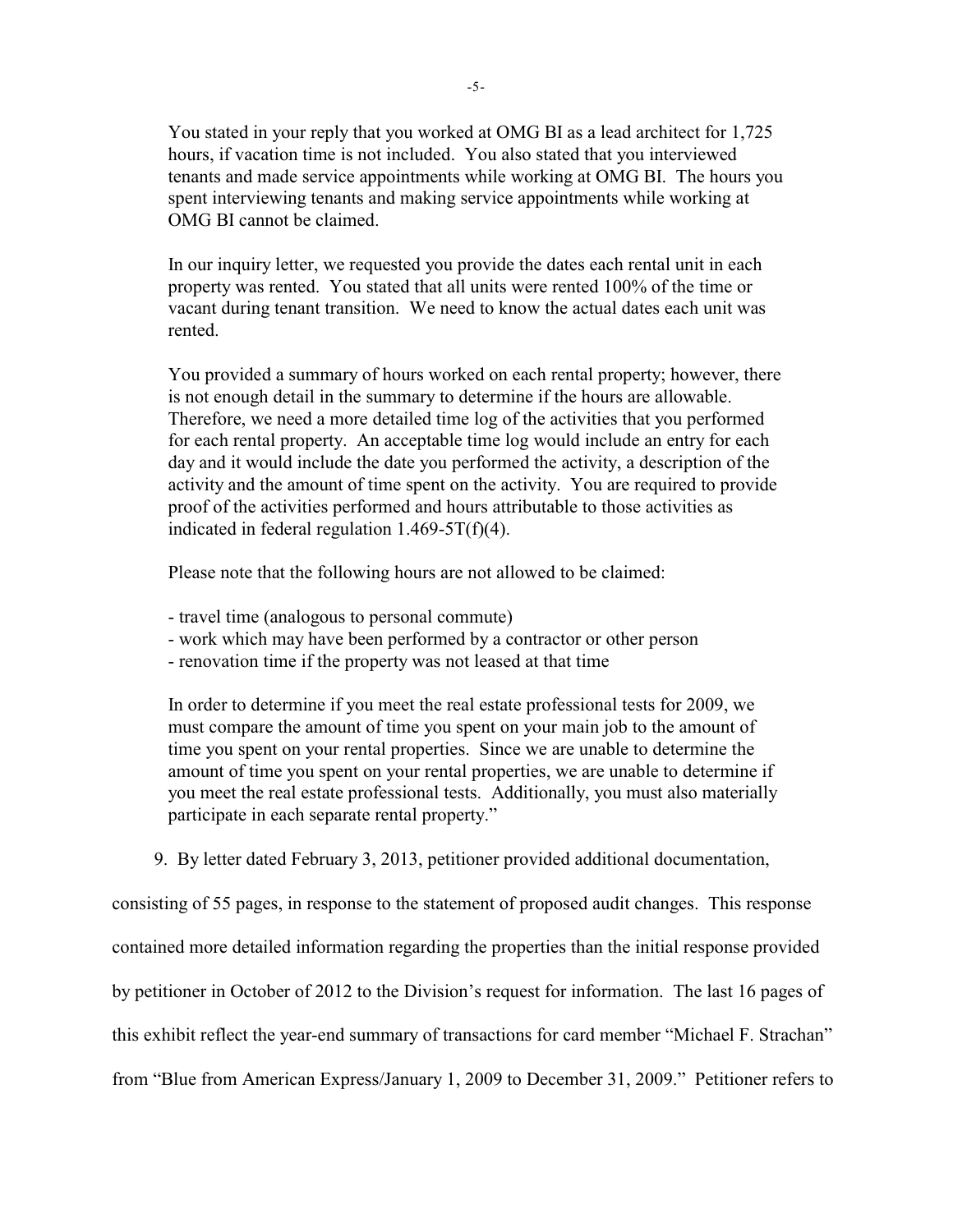this year-end summary as receipts, which is not accurate. The year-end summary merely reflects amounts charged to his credit card. Although the vendor is displayed in the summary, there is no way to determine what each charge reflects. In other words, without the ability to review receipts, it is unclear what was purchased, making it impossible to determine if it related to the claimed real estate activities. Moreover, petitioner did not testify whether this credit card was exclusively used for the rental properties.

After reviewing this packet of documents, the Division concluded that this submission contained information that was significantly different from the work logs submitted on October 20, 2012.

10. A notice of deficiency, No. L-039021137, dated April 2, 2013, was issued to petitioner for additional tax due in the amount of \$9,056.63 plus interest. No penalty was assessed.

11. The Division issued petitioner a notice of assessment resolution dated April 15, 2013. This correspondence reiterated the requirements for qualifying as a real estate professional in order to be entitled to the full amount of the claimed deductions. Moreover, the correspondence further explained the Division's position, in pertinent part, as follows:

"According to the time logs provided with your protest dated 02/03/13, the total time you spent working on the rentals was 1,483 hours. In your original reply dated 10/20/12, you stated you spent 2,364 hours working on the rentals and 1,725 hours spent working at [OMG]. Additionally, the hours you stated for each property in your protest did not match the hours claimed in your original reply.

Based on the time provided in your protest, you would not meet test one of the real estate professional qualification. Additionally, we noted numerous discrepancies between the time logs.

In the original time log provided, you stated that you renovated all units in your rental property at 665 Pennsylvania Ave, Brooklyn for six of the twelve months in 2009. However, the renovations were not listed in the time log provided with your protest. In the original time log provided, you stated that you spent 15 hours in January and 20 hours in February on an eviction for the property at 665

-6-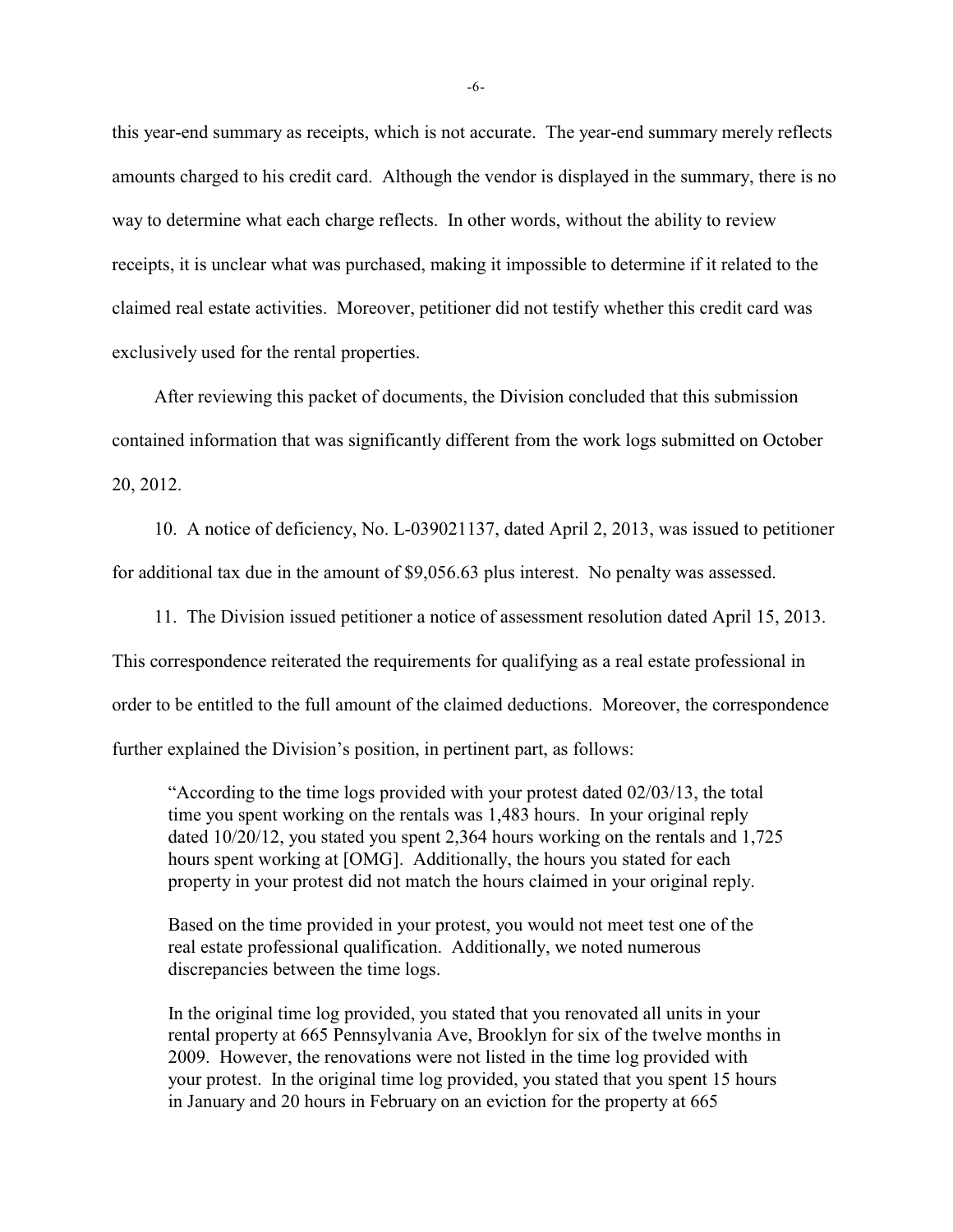Pennsylvania Ave, Brooklyn; however, the listing of tenants sent with your protest showed the eviction was in October.

The original time log for 665 Pennsylvania Ave, Brooklyn did not list any time for snow removal, but the protest listed many hours for snow removal.

The time log provided with your protest stated you were in Florida on  $12/30/09$  & 12/31/09, however, the protest also stated that you were in Brooklyn replacing a thermostat, working with a vendor for smoke detector and boiler service. The time log provided with your original reply stated you were in Florida on 07/09/09, however, the protest stated you were in Brooklyn replacing windows and snaking sewer lines.

Based on the above information, the hours listed in both time logs are questionable."

12. By letter dated April 17, 2013, petitioner responded to the notice of assessment

resolution. Petitioner's correspondence sought to clarify the discrepancies between the work logs

submitted on October 20, 2012 and the documents submitted on February 3, 2013.

13. On August 7, 2013, a conciliation conference was held by the Bureau of Conciliation

and Mediation Services (BCMS) and, by order dated August 8, 2014, the notice of deficiency

was sustained in full. After receiving the conciliation order, petitioner sent further

correspondence to the Division that stated, in pertinent part:

"I later found out that the NYS Audit agent went to [a] federal IRS agent in the same complex and presented [an] old incorrect log that I have always disputed (it was sent to the state audit in error from [an] old PC that crashed and was incomplete. I have provided documentations [sic] and receipts with the correct log to prove time spent) the agent would not accept or look at correct log with proof" (Exhibit P).

This was the first time that petitioner blamed a computer malfunction for the discrepancies

between the two logs submitted on audit. Moreover, no receipts were provided.

14. Petitioner testified at the hearing. He addressed the issue regarding the two work logs

presented and, in fact, submitted a third set of documents that he claimed were the most reliable.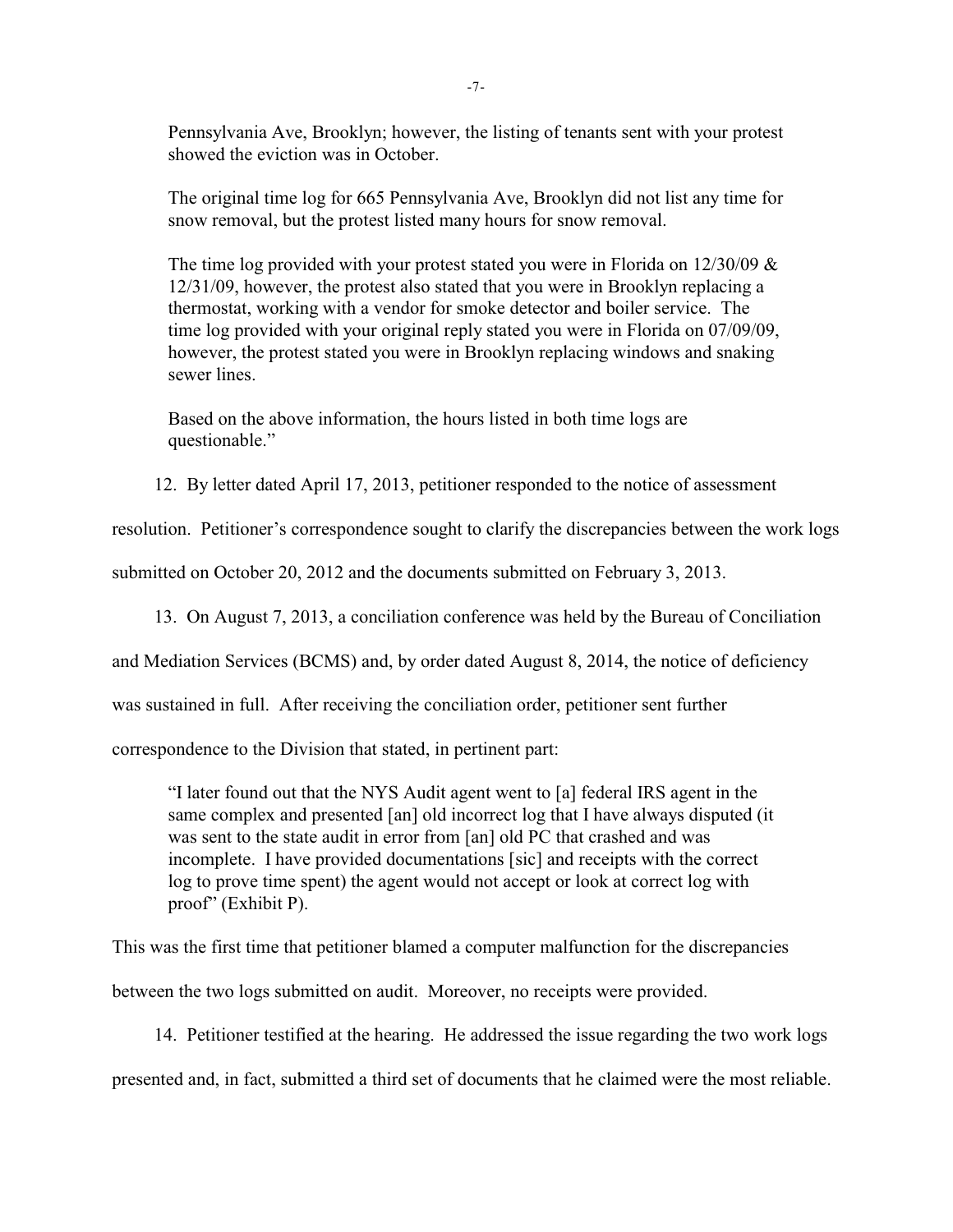When asked why the initial log was only five pages in length, petitioner testified several times that he misunderstood the request for information by the Division. Petitioner stated that he thought that the Division was requesting summaries and not detailed information. This contention is not credible. The Division asked for detailed documentation on numerous occasions. The Division explained exactly how the submitted information fell short of the proof required. At no point was there any miscommunication - the Division's requests for documents were clear and petitioner failed to comply.

15. Petitioner also claimed to keep very detailed logs, by inputting information contemporaneously into his cellphone, which he then entered into an Excel spreadsheet. He claimed that he was unable to print out the spreadsheet due to the fact that the output would be wide, i.e. wider than standard letter-sized paper. Petitioner states that he converted the information to a PDF format in order to print it. Moreover, petitioner stated that the Division required that the information be presented to it in paper form and it could not be supplied through email communication.

### *THE DETERMINATION OF THE ADMINISTRATIVE LAW JUDGE*

The Administrative Law Judge began her determination by stating the primary issue in this case; namely, whether petitioner is entitled to the deduction he claimed for real estate activities. The Administrative Law Judge noted that petitioner bears the burden of proof in demonstrating that he met the requirements necessary to claim such a deduction.

The Administrative Law Judge next described the provisions under Internal Revenue Code (IRC) (26 USCA) §§ 162 and 212, which allow deductions for certain business and investment expenses. She noted that passive activity losses in excess of passive activity gains generally cannot be claimed. According to the Administrative Law Judge, real estate rental activity is

-8-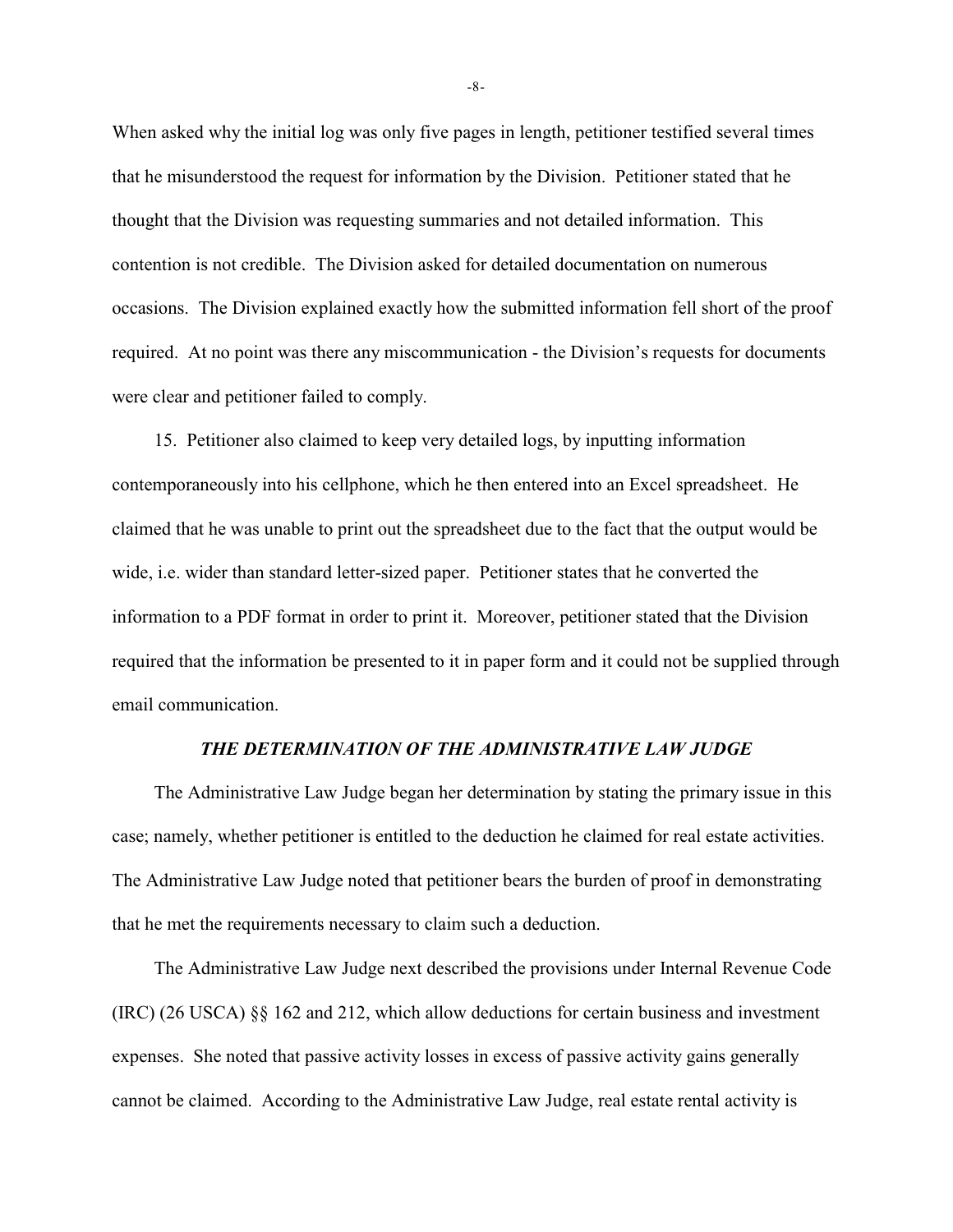deemed a passive activity unless a taxpayer is a real estate professional and materially participates in the rental activity.

Next, the Administrative Law Judge set forth the qualifications for finding a taxpayer to be a real estate professional and the minimum requirements for material participation in such an activity. According to the Administrative Law Judge, a taxpayer qualifies as a real estate professional if he or she performs personal services in real property trades or businesses that make up more than one-half of such taxpayer's total personal services performed in a taxable year, such participation constitutes greater than 750 hours in that taxable year, and those personal services were performed on a regular, continuous and substantial basis. The Administrative Law Judge noted that Treasury Regulation (26 CFR) § 1.469-5T provides that a taxpayer may demonstrate his or her participation in real estate activities by any reasonable means, including appointment books, calendars or narrative summaries.

The Administrative Law Judge began her analysis of the issue by examining whether petitioner qualifies as a real estate professional by describing petitioner's non-real estate occupation. According to the Administrative Law Judge, petitioner stated that his employment with OMG totaled roughly 1,700 hours over the taxable year, excluding vacations and weekends, and allowed him substantial time to perform real estate activities while working for OMG. The Administrative Law Judge observed, however, that any real estate services performed while working for OMG cannot be counted under federal law toward the hours required to satisfy the real estate professional personal services time requirement.

The Administrative Law Judge examined the three different work logs petitioner submitted during the course of the audit and at the hearing. Due to numerous discrepancies between the three records, the Administrative Law Judge found that the work logs were unreliable. The

-9-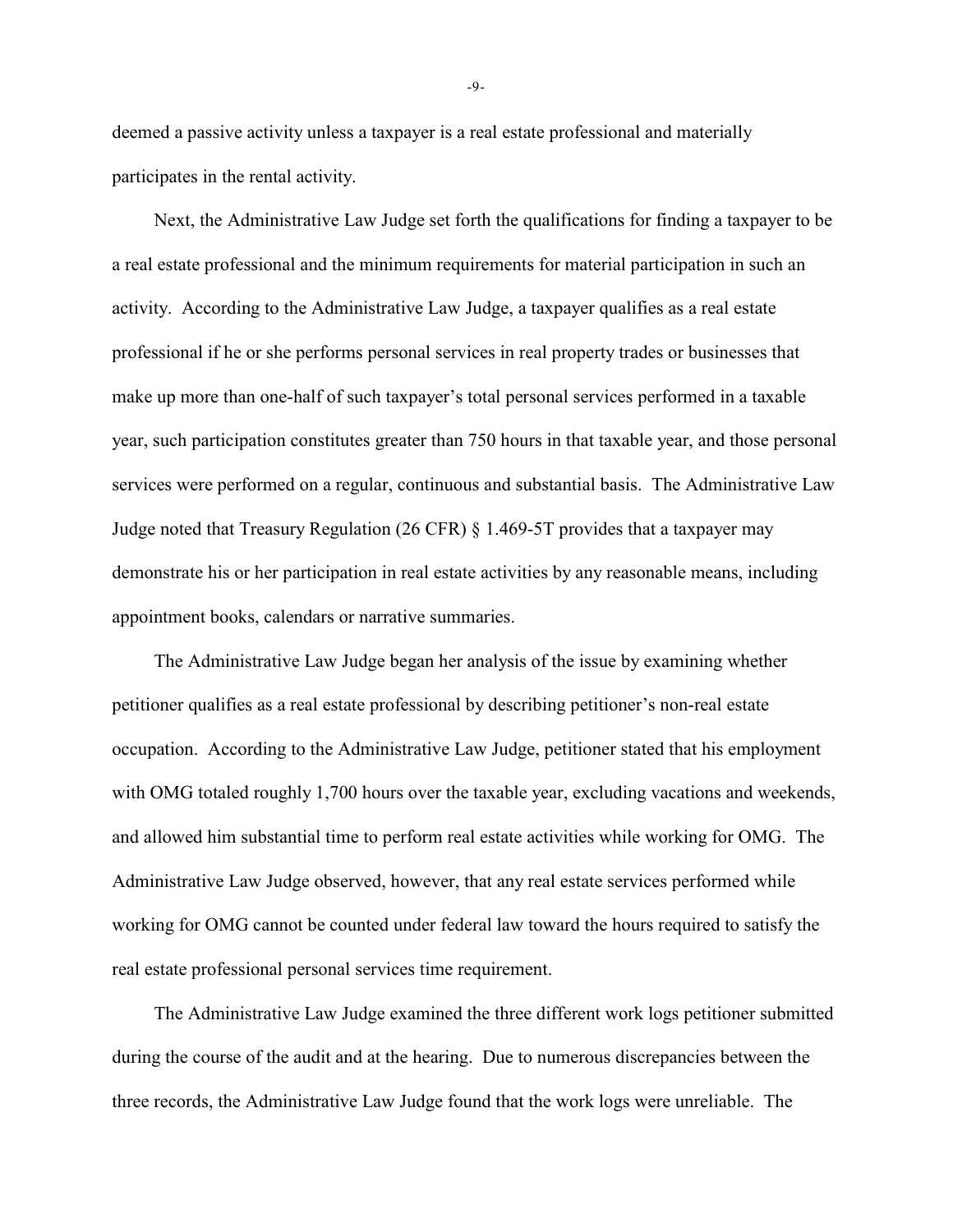Administrative Law Judge found petitioner's testimony regarding his record keeping lacked credibility where later-submitted records were found to be more detailed and conflicted with earlier record submissions. Similarly, the Administrative Law Judge found petitioner's explanation for why he did not submit the full work log as lacking credibility. The Administrative Law Judge consequently denied petitioner's protest and sustained the notice of deficiency.

Subsequent to the issuance of the Administrative Law Judge's determination on February 9, 2017, petitioner filed a motion to reopen the record on March 21, 2017, pursuant to 20 NYCRR 3000.16. By order dated June 29, 2017, the Administrative Law Judge denied petitioner's motion by reason that it was filed beyond the 30-day deadline following issuance of the determination and was thus untimely.

#### *SUMMARY OF ARGUMENTS ON EXCEPTION*

Petitioner first argues that his motion to reopen the record before the Administrative Law Judge should have been granted as it was timely filed and that this Tribunal should accept additional documents for consideration on exception as newly discovered evidence. Petitioner requests that we amend the Administrative Law Judge's findings of facts to reflect these additional documents. Petitioner also argues that the Administrative Law Judge's determination was erroneous in that it did not reflect the ultimate outcome of a stipulation he reached with the IRS, which he claims determined that he qualified as a real estate professional.

The Division argues that petitioner's motion to reopen was correctly denied for being untimely, and in the alternative, petitioner did not show that the documents he offered for inclusion in the record qualified as newly discovered evidence. The Division further argues that it is not bound by any determination of the IRS regarding petitioner's status as a real estate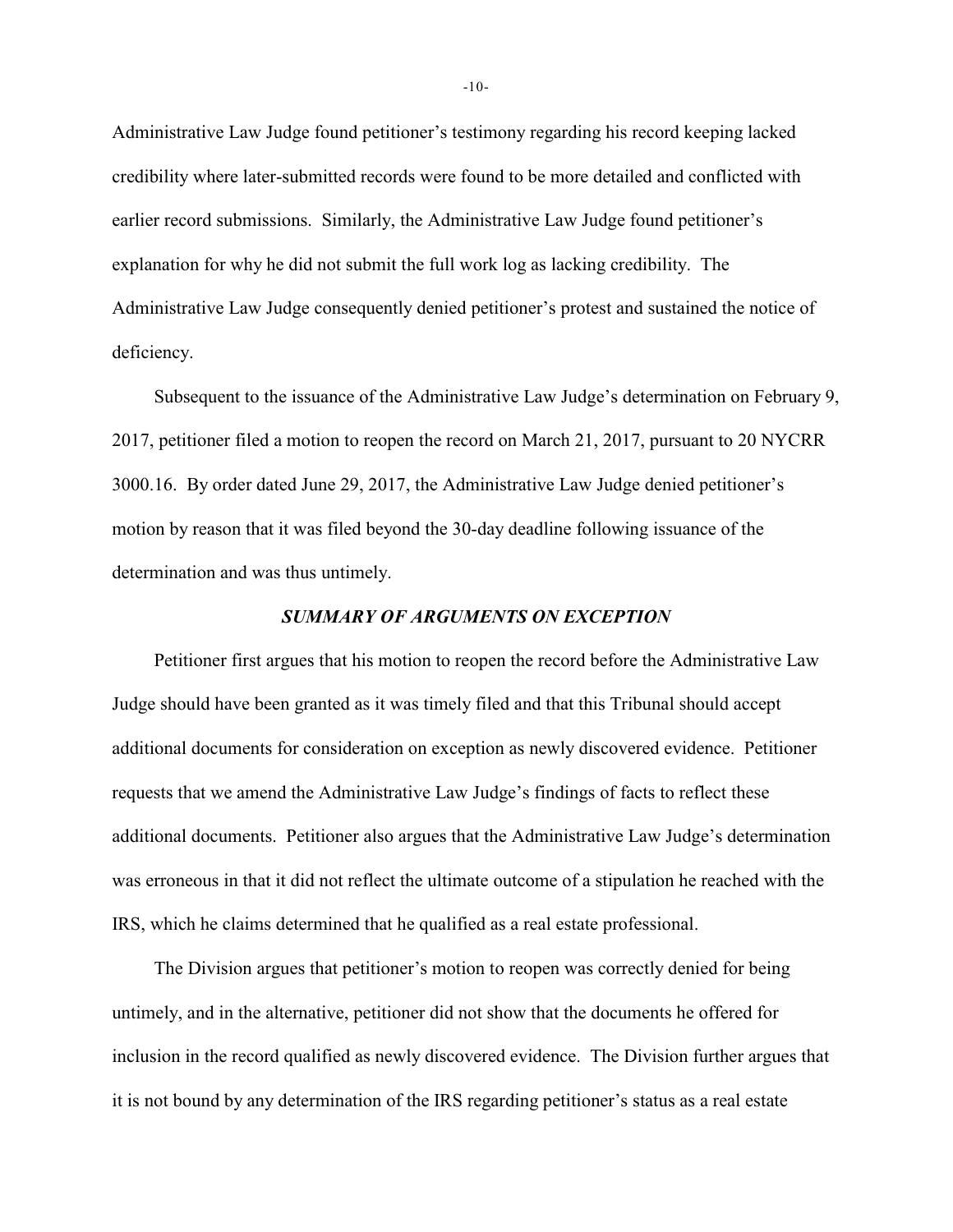professional. The Division concludes that there is no factual or legal basis for reversing the determination of the Administrative Law Judge and urges us to affirm the same.

#### *OPINION*

We first address petitioner's argument regarding the Administrative Law Judge's determination that his motion to reopen was untimely. Under our rules of practice and procedure, a motion to reopen the record of a hearing shall be made to the Administrative Law Judge who rendered the determination within 30 days of it being served (20 NYCRR 3000.16 [b]). The record shows that the motion to reopen was filed on March 21, 2017, which date falls more than 30 days after issuance of the Administrative Law Judge's determination. We concur with the Administrative Law Judge's determination that petitioner's motion to reopen was latefiled and consequently should be denied. In light of the motion's untimeliness, petitioner's argument that the additional documents offered post-hearing constituted newly discovered evidence is rendered moot.<sup>2</sup>

Turning to petitioner's substantive legal argument, we now consider whether the Administrative Law Judge correctly determined that petitioner failed to demonstrate that he was a real estate professional during tax year 2009. The Division's disallowance of petitioner's claimed deduction relating to his real estate rental activities had the effect of increasing petitioner's 2009 New York taxable income, resulting in the deficiency here at issue. New York taxable income is determined by reference to a taxpayer's New York adjusted gross income, which in turn is determined by reference to a taxpayer's federal adjusted gross income for that

<sup>&</sup>lt;sup>2</sup> Petitioner also submitted documents in this exception that were not included in the record before the Administrative Law Judge. In accordance with our long-standing policy, we do not accept such documents into the record and we have not considered such documents in the rendering of this decision (*see e.g. Matter of Meltzer*, Tax Appeals Tribunal, February 29, 2018).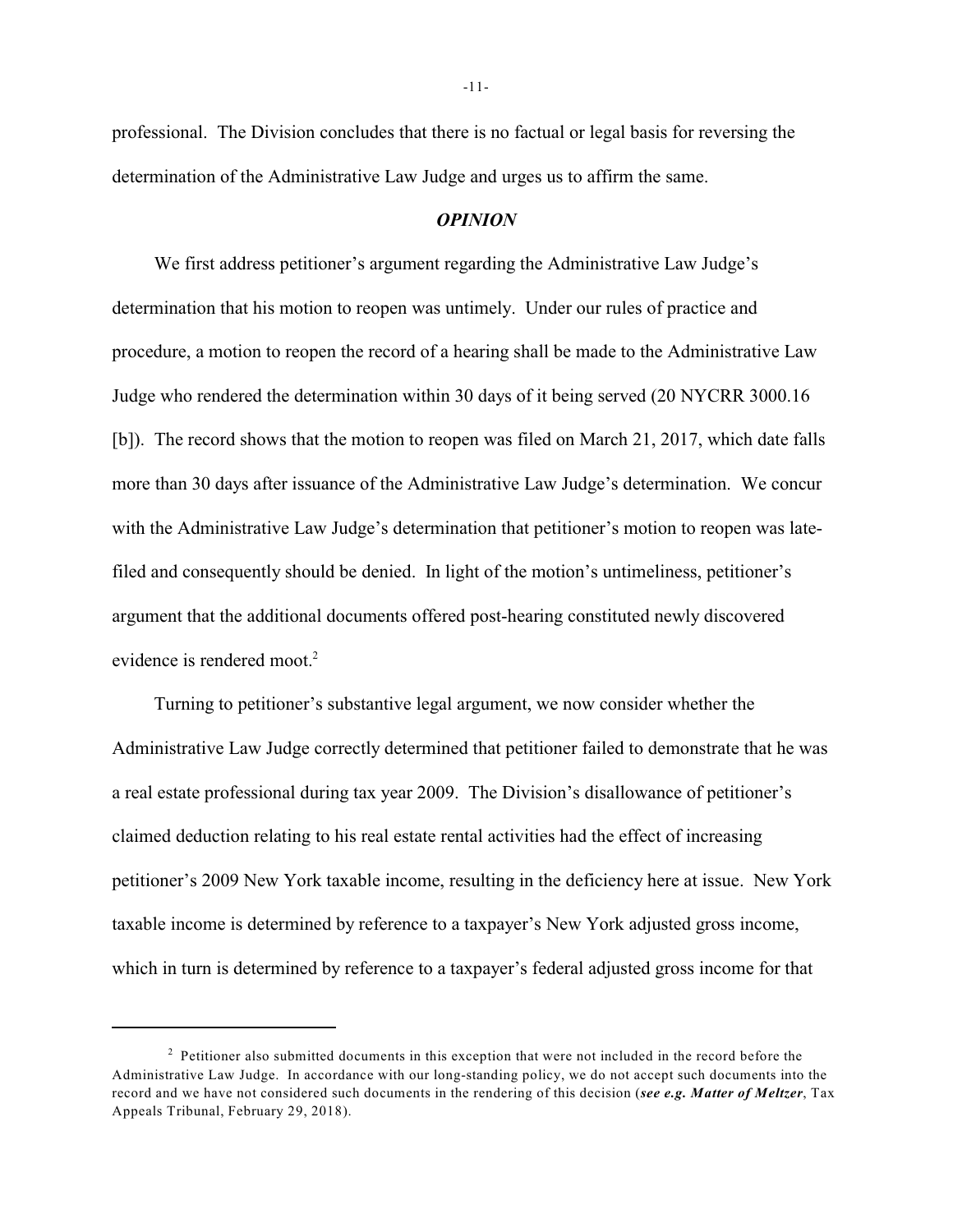tax year, subject to New York modifications (Tax Law §§ 611 [a], 612 [a]). Tax Law § 607 provides that any term used under article 22 of the Tax Law shall have the same meaning as when used in a comparable context in the laws of the United States relating to federal income taxes, unless a different meaning is clearly required (Tax Law § 607 [a]). Thus, in order to ascertain whether petitioner is entitled to the deduction he claimed on his 2009 New York personal income tax return, we must turn to the IRC and federal case law relating to the deduction here at issue.

IRC (26 USCA) §§ 162 and 212 allow taxpayers to deduct ordinary and necessary expenses paid or incurred in carrying on a trade or business or for the production of income. However, not all income-producing activities are treated the same under the IRC. Passive activity losses are generally limited to the amount of passive income in that tax year (*see* IRC [26 USCA] § 469 [a] - [b]) and income from real estate rental activities is generally deemed to be income from passive activities unless the taxpayer qualifies as a real estate professional (*see* IRC [26 USCA] § 469 [c]  $[7]$ .

The IRC sets forth the test for determining whether a taxpayer is a real estate professional as follows:

"(i) more than one-half of the personal services performed in trades or businesses by the taxpayer during such taxable year are performed in real property trades or businesses in which the taxpayer materially participates, and (ii) such taxpayer performs more than 750 hours of services during the taxable year in real property trades or businesses in which the taxpayer materially participates" (IRC [26 USCA] § 469 [c] [7] [B], *see also* Treas Reg [26 CFR] § 1.469-5T [a]).

Whether petitioner is entitled to deduct the full amount of losses stemming from real estate rental activities thus hinges upon whether petitioner has shown that: a) his total real estate rental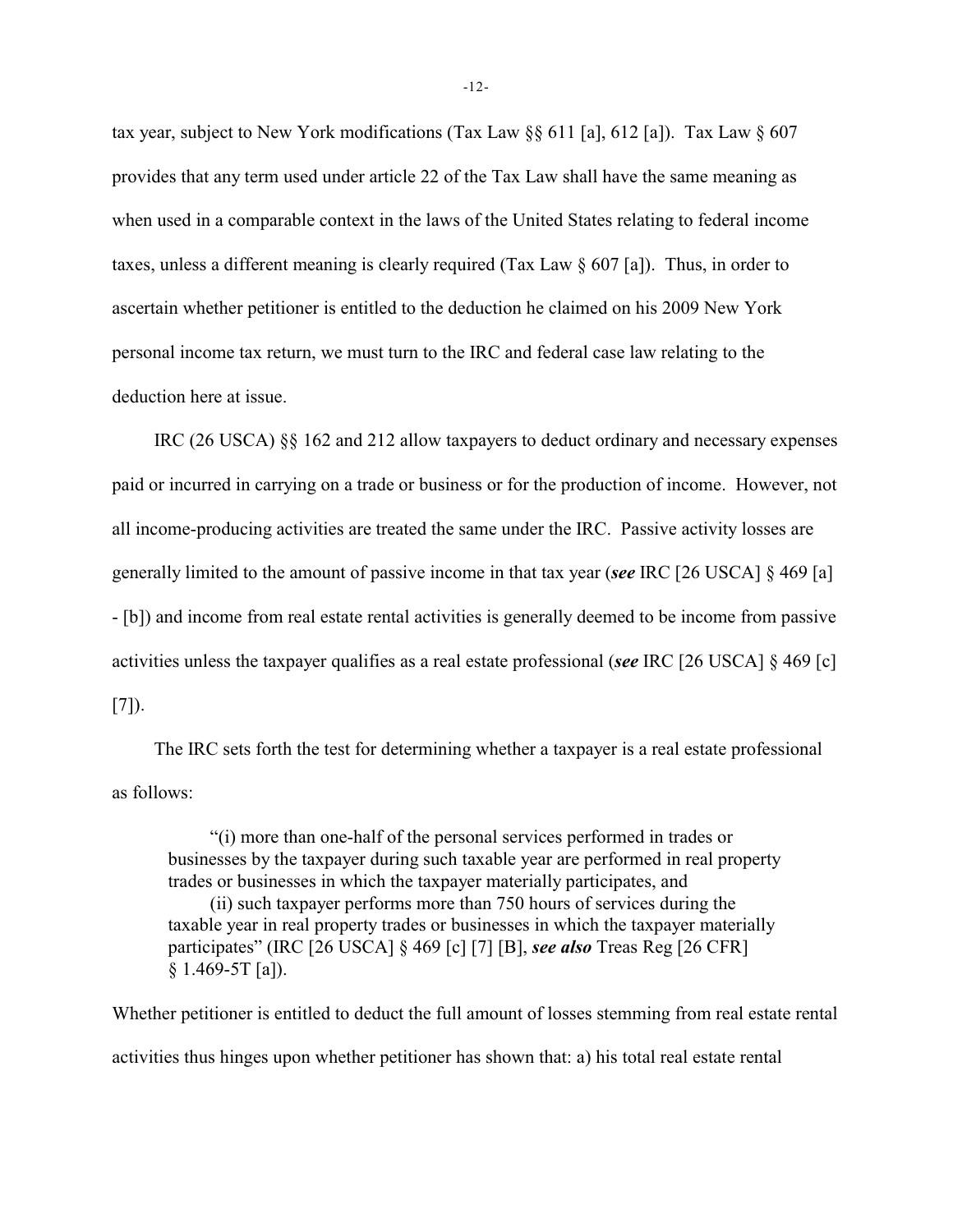activities constitute more than one-half of his personal services performed in 2009; and b) he has performed more than 750 total hours in his real estate rental activities in 2009 (*id.*).

Having ascertained the rule applicable to the question of whether or not petitioner qualifies as a real estate professional under federal law, we observe that a presumption of correctness attaches to a notice of deficiency issued by the Division (*Matter of Tavolacci v State Tax Commn.*, 77 AD2d 759 [3d Dept 1980]). A taxpayer bears the burden of proof in showing by clear and convincing evidence that the Division's determination was incorrect or erroneous (Tax Law § 689 [e]). Similarly, a taxpayer bears the burden of proof in showing entitlement to any deduction he or she claims by maintaining adequate records to substantiate the amount of such deduction (*id.*, Tax Law § 658 [a], 20 NYCRR 158.1 [a]).

We concur with the Administrative Law Judge that the work logs that petitioner submitted during and following the Division's audit were unreliable to the extent that they were inconsistent with one another and thus did not constitute clear and convincing evidence in support of petitioner's position. In cases where the documentary evidence has not met that standard, we have held that a taxpayer's credible testimony can meet the clear and convincing evidentiary standard (*see Matter of Avildsen*, Tax Appeals Tribunal, May 19, 1994). Here, the Administrative Law Judge made a determination regarding petitioner's credibility after reviewing his testimony against the three work logs he submitted to substantiate his status as a real estate professional. It is a well-established principle in our prior decisions that the credibility of witnesses is a determination within the domain of the trier of facts who has had the opportunity to view the witnesses firsthand and evaluate the relevance and truthfulness of their testimony (*see Matter of Jay's Distributors*, Tax Appeals Tribunal, April 15, 2015; *Matter of Jericho Delicatessen*, Tax Appeals Tribunal, July 23, 1992; *Matter of Spallina*, Tax Appeals Tribunal,

-13-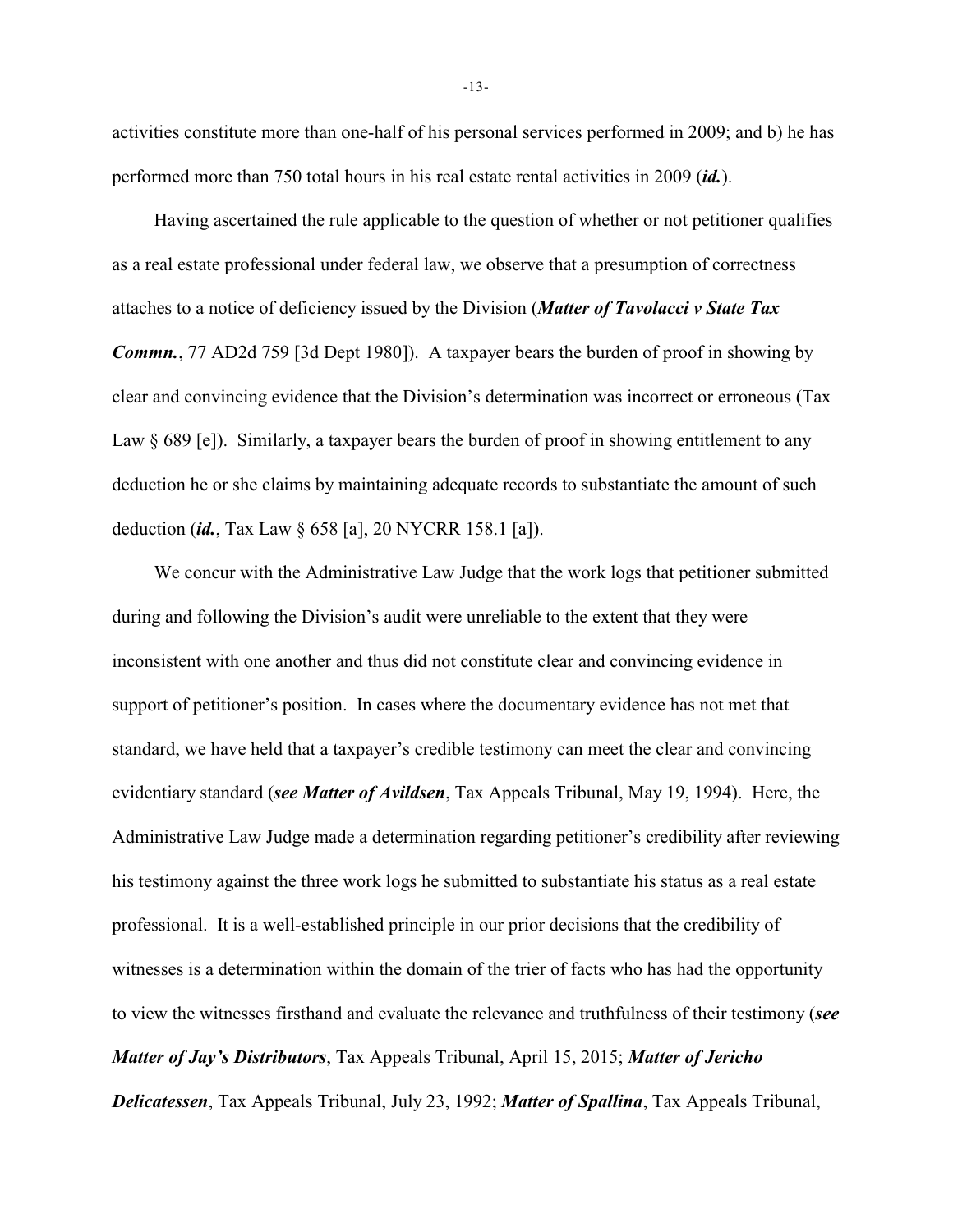February 27, 1992; *see also Matter of Berenhaus v Ward*, 70 NY2d 436 [1987]). In this case, the Administrative Law Judge found petitioner's testimony not to be credible. Although we are not bound by an Administrative Law Judge's credibility assessment (*see* Tax Law § 2006 [7]; 20 NYCRR 3000.11 [e] [1]; *see also Matter of Rizzo*, Tax Appeals Tribunal, May 13, 1993; *Matter of Jericho Delicatessen*; *Matter of Spallina*; *see also Matter of Stevens v Axelrod*, 162 AD2d 1025 [1990]), we find nothing in the record that would cause us to alter the Administrative Law Judge's finding that petitioner's testimony lacked credibility. Therefore, we find that the Administrative Law Judge correctly determined that petitioner failed to meet his burden of proof in demonstrating that he met the two-prong test provided under IRC (26 USCA)  $\S$  469 (c) (7) by clear and convincing evidence.

We now address petitioner's argument that the Administrative Law Judge erred by not adopting the IRS' determination that petitioner qualified as a real estate professional in tax year 2009. As stated above, Tax Law § 607 provides that terms under article 22 of the Tax Law shall have the same meaning as when used in a comparable context in the laws of the United States relating to federal income taxes. This does not mean that the Division is bound by petitioner's stipulation with the IRS to which the Division was not a party (*see* 20 NYCRR 159.4; *cf. Matter of Am. Airlines, Inc.*, Tax Appeals Tribunal, February 1, 2007). The Division is not required to accept an IRS stipulation of liability reductions without proof that establishes a taxpayer's entitlement to such a reduction (*Matter of Clifford Dufton and Noreen Conlon*, Tax Appeals Tribunal, April 6, 1995). As we are not privy to the rationale underlying the stipulation in this case, we do not know that the IRS reached a determination that petitioner qualified as a real estate professional under IRC (26 USCA) § 469 for tax year 2009, and thus cannot be bound by the outcome (*Matter of Wendel*, Tax Appeals Tribunal, February 3, 2000).

-14-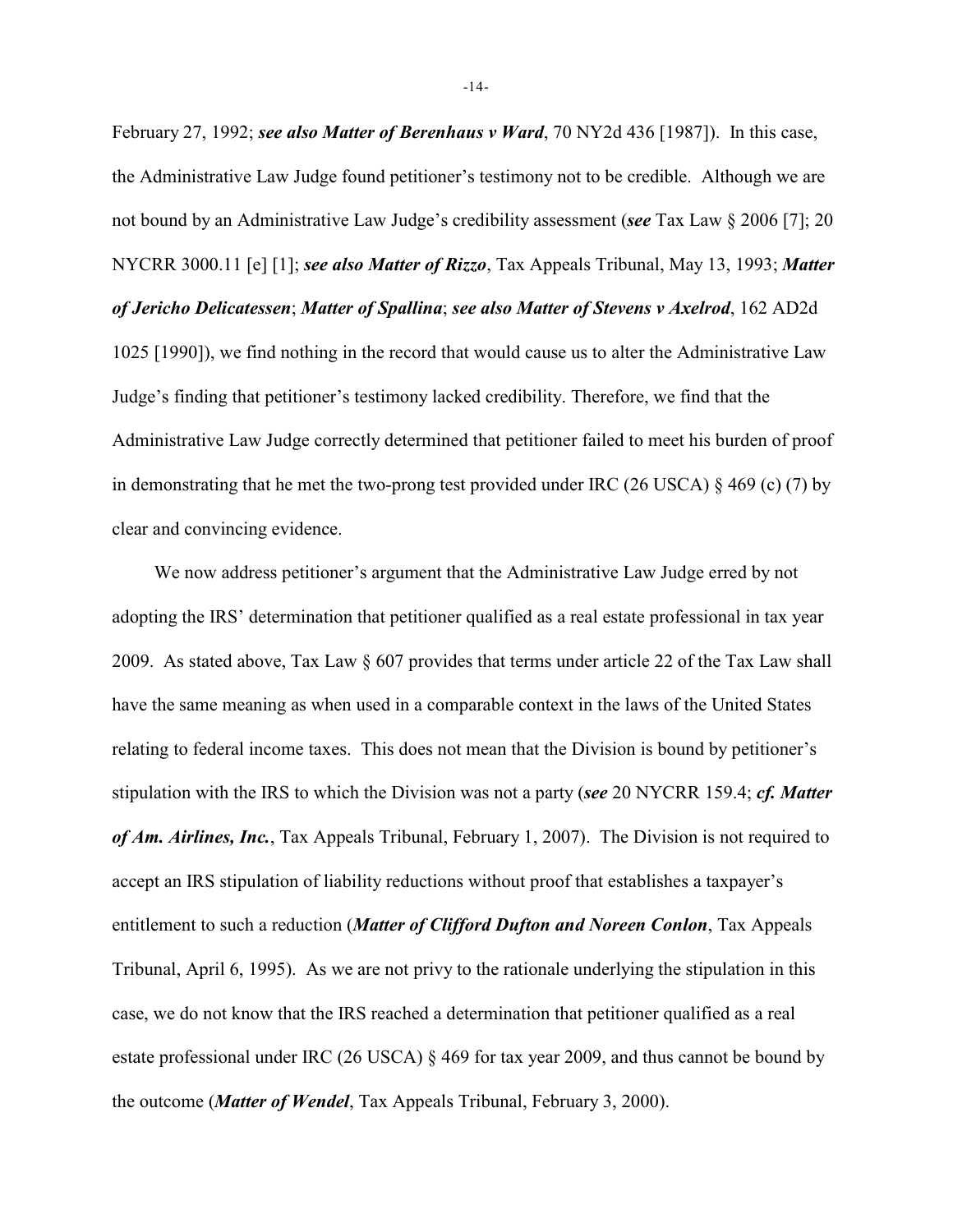# Accordingly, it is ORDERED, ADJUDGED and DECREED that:

- 1. The exception of Michael Strachan is denied;
- 2. The determination of the Administrative Law Judge is affirmed;
- 3. The petition of Michael Strachan is denied; and
- 4. The notice of deficiency dated April 2, 2013 is sustained.